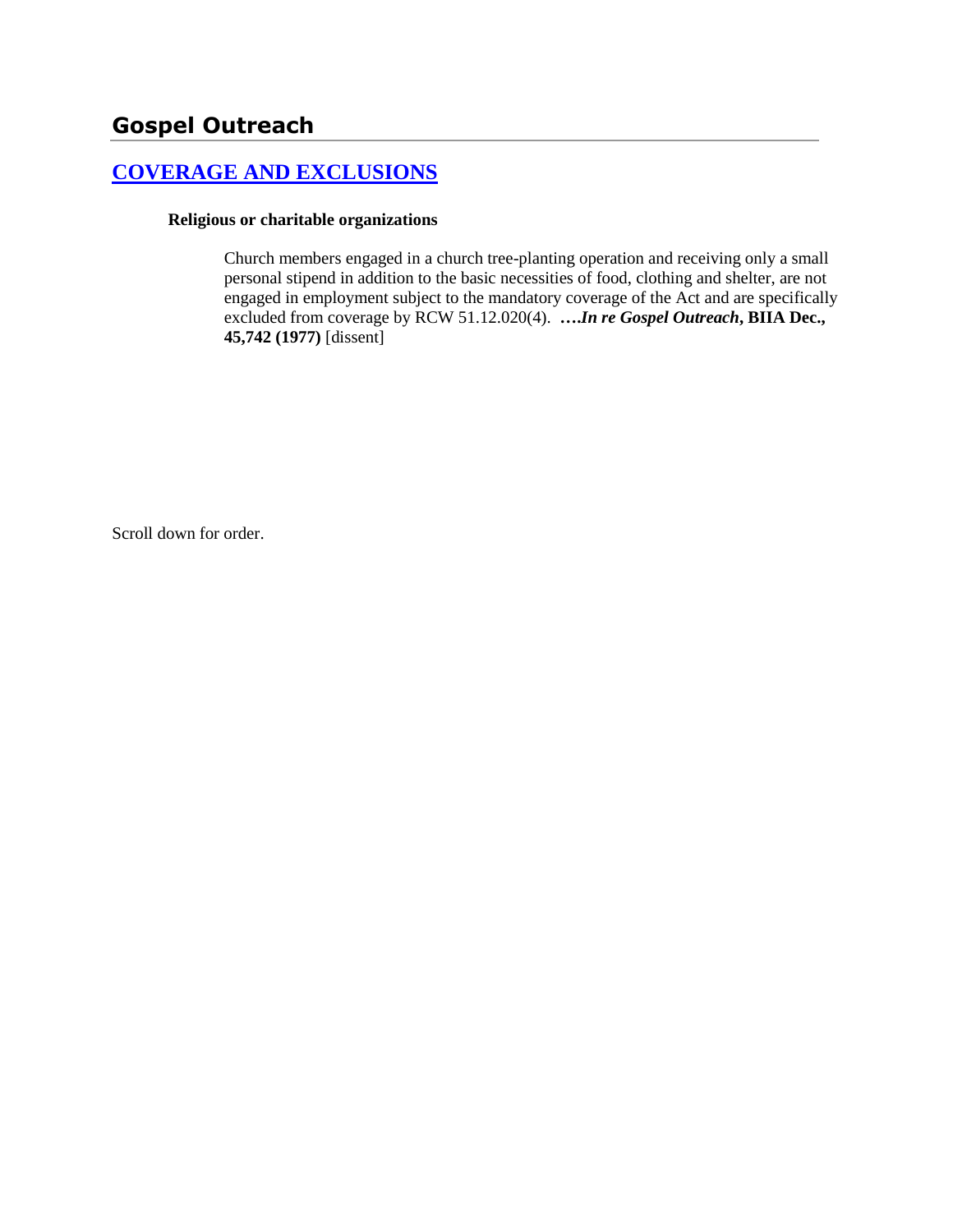#### **BEFORE THE BOARD OF INDUSTRIAL INSURANCE APPEALS STATE OF WASHINGTON**

**)**

**IN RE: GOSPEL OUTREACH ) DOCKET NO. 45,742**

**FIRM NO. 292,408 ) DECISION AND ORDER**

APPEARANCES:

Petitioner, Gospel Outreach, by Perkins, Coie, Stone, Olsen and Williams, per Calhoun Dickinson

Department of Labor and Industries, by The Attorney General, per John Aaby and Robert G. Swenson, Assistants

This is an appeal filed by the petitioner on June 30, 1975, from a determination of the Department of Labor and Industries in letter form dated May 6, 1975, that the tree planting operations of Gospel Outreach are covered under the mandatory provisions of the Workmen's Compensation Act. **REVERSED**.

## **DECISION**

Pursuant to RCW 51.52.104 and RCW 51.52.106, this matter is before the Board for review and decision on a timely Petition for Review filed by the petitioner, Gospel Outreach, to a Proposed Decision and Order issued by a hearing examiner for this Board on August 30, 1976, in which the determination of the Department as set forth in its letter of May 6, 1975, was sustained.

Broadly stated, the issue presented is whether or not Gospel Outreach of Humboldt County, California, must pay premiums under the Workmen's Compensation Act on its tree planting operations conducted in the State of Washington.

Gospel Outreach of Humboldt County, California (hereinafter referred to alternatively as Gospel Outreach, or the Church) is an ecclesiastical society made up of individuals who have committed all aspects of their lives to the principles and teachings of the Lord, Jesus Christ. Its members live together in communal style as one apostolic family of brothers and sisters. The aim of the Church is to propagate the gospel and achieve spiritual growth, not just through word of mouth, but also by living example. One of the basic tenets of the Church is that work itself has spiritual value, and that people are enjoined by the Bible and Christ's teachings to work quietly with the hands, and this itself will promote spiritual growth as well as being a means of "witnessing" the gospel to others. To this end, the Church established "Living Waters Reforestation" as a specific project and entity of the church corporation, through which the contracts for tree planting operations

47

1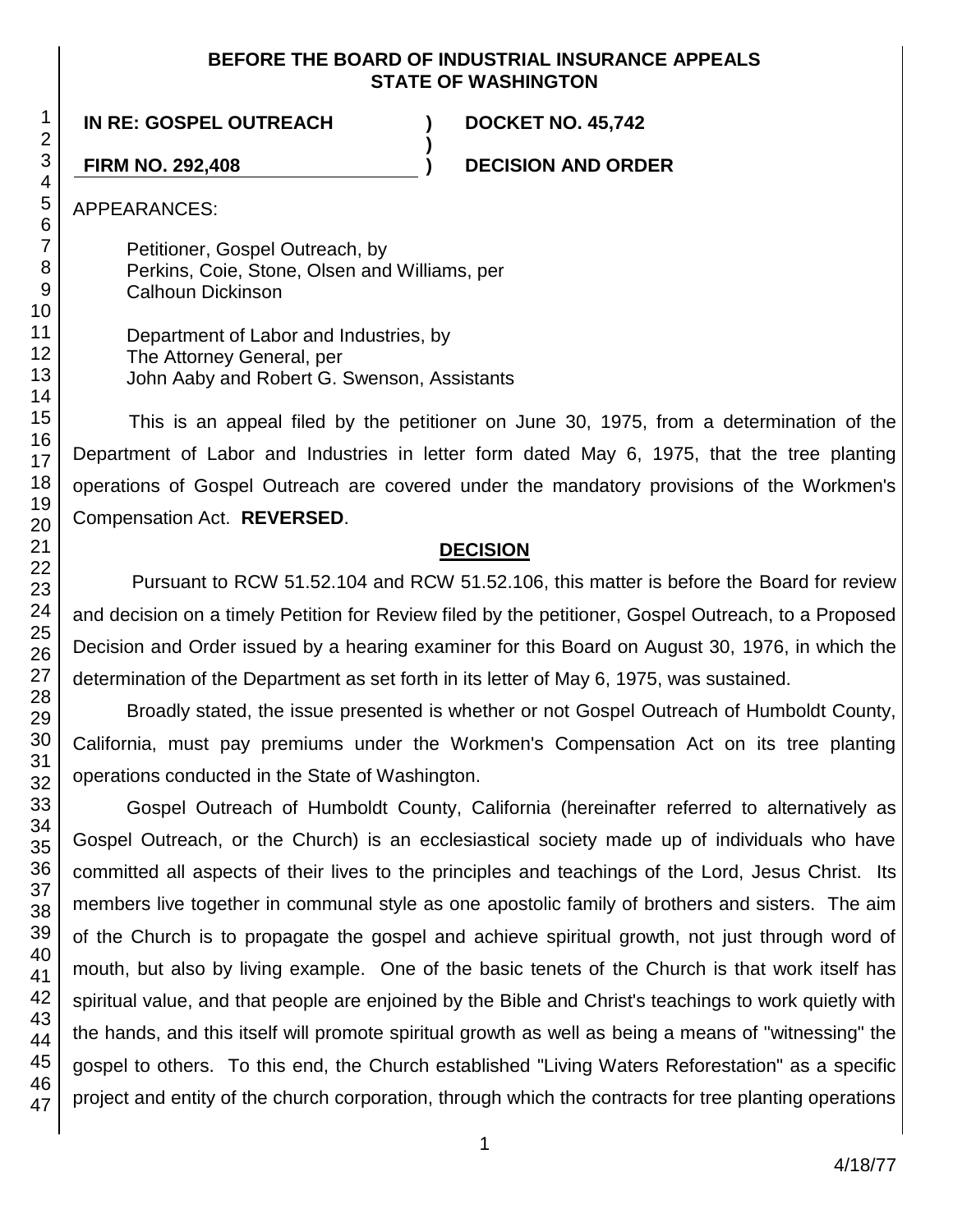are performed. These operations have been conducted in several western states for the federal government as well as for private timber companies, such as the Weyerhaeuser Company. The work of tree planting is performed by church members exclusively; and up to three groups of about fifteen people each may be doing these projects at any one time. They receive no pay for their labors. On the contrary, under the express provisions of the Church's by-laws, the members donate all their services to the Church as "gifts, absolute and complete," and "there shall never be any compensation or other remuneration" therefor. Exhibit 2, Church Laws 12 and 19.

The basic necessities of life of each member -- i.e., food, clothing, medicine, shelter -- are supplied by the Church. In addition, each member is given a weekly stipend of between \$3 and \$10 to purchase personal items. In short, each member is supported by the Church solely in accordance with his or her particular and essential needs. This support, however, is in no way related to, or given in exchange for, the members' work. Church membership is a voluntary matter and carries no legal obligation for work. Those members who, because of handicap, disability, or whatever reason, are unable to work receive the same level of essential necessities and stipend as those who do work.

The income received by the Church from its tree planting operations and from other operations (the Church has chartered some other ongoing work projects or undertakings) over and above that which is necessary to meet its subsistence requirements, is devoted completely to charitable purposes, such as giving economic assistance to the poor. Church Laws provide that no member may in any way profit financially through his services or Church association. See Church Laws 10 and 20. It is noted that the Federal Internal Revenue Service has conferred exempt status upon the Church as a charitable organization under federal law.

Given this factual situation, Gospel Outreach takes the position that it is not subject to the mandatory provisions of our Workmen's Compensation Act because, as a charitable institution, it is not an "employer" as that term is defined by the Act, and further, that its working members are not employees because they receive no remuneration for their services. In addition, Gospel Outreach contends that its working members are expressly excluded from mandatory coverage by statute, RCW 51.12.020(4).

Under the Workmen's Compensation Act as it existed prior to 1971, charitable institutions were held to be outside the mandatory coverage provisions of the statute. Spokane Meth. Homes v. Department of Labor and Industries, 81 Wn. 2d 283 (1972); Thurston County Chapter American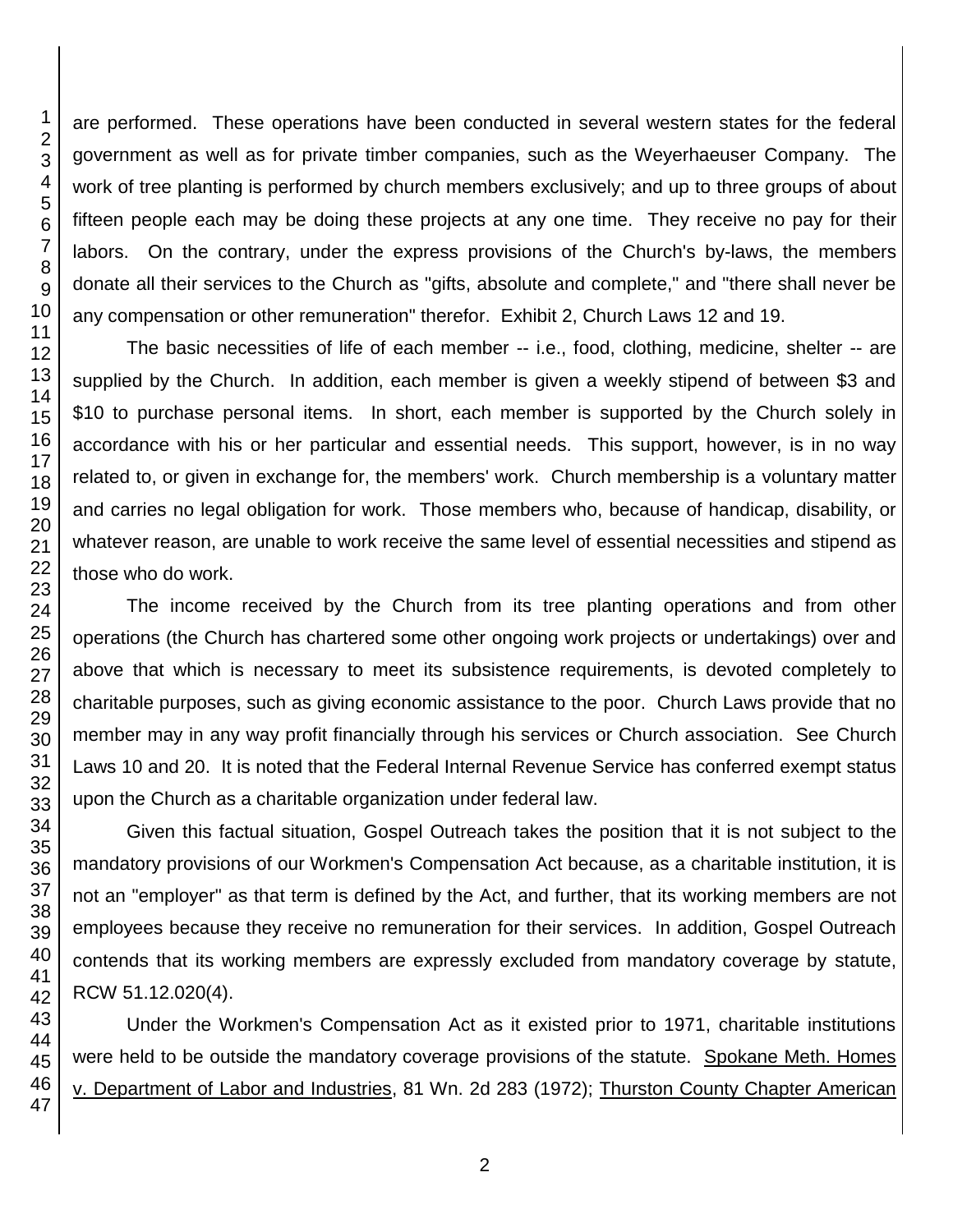Nat'l. Red Cross v. Department of Labor and Industries, 166 Wash. 488 (1932). The rationale of those decisions was that the work of charitable institutions did not constitute work "by way of trade or business" as that phrase is used in RCW 51.08.070, defining the term "employer", inasmuch as charitable undertakings are not operated for pecuniary gain and it was the legislative intent to cover only profit making businesses and industries. In 1971, however, the Legislature dramatically increased the mandatory coverage of workmen's compensation to encompass "all employments...within the legislative jurisdiction of the state". Laws of 1971, 1st Ex. Sess., ch. 289, sec.2; RCW 51.12.010. Obviously, this increased coverage encompasses the work operations of religious and charitable institutions, as such and all persons engaged in an employee-employer relationship for such institutions. See Spokane Meth. Homes, supra, at p. 285.

The 1971 enactment, however, went on to expressly exclude from mandatory coverage certain types of workers, including unpaid workers of a religious or charitable organization. Specifically, RCW 51.12.020 (4) (Laws of 1971, 1st Ex. Sess., ch. 289, sec. 3(4) excludes from mandatory coverage:

> "Any person performing services in return for aid or sustenance only, received from any religious or charitable organization."

This exclusion and the language thereof is a verbatim copy of the so- called "model act" proposed by the Council of State Governments (1965). The Special Advisory Committee which drafted the model act was chaired by Professor Arthur Larson of the Duke University School of Law. The published booklet of the model act contains a section-by-section commentary by Professor Larson explaining the reasons underlying each provision. The commentary relating to the exclusion from mandatory coverage of unpaid workers of a religious or charitable organization reads, in part, as follows:

> "This exemption applies to persons working in return for aid and sustenance only for a religious or charitable organization. The reason for this provision is obvious. The entire structure of workmen's compensation is built around the concept of income protection, and the restoration of a portion of lost income as a result of injury or death. It would be paradoxical to take a person who is earning no income at all, and, because of an industrial injury, improve his income position by proceeding to pay him the minimum cash weekly benefit. Moreover, if a person is in the support of a charitable institution before he is injured, presumably he would continue to be so afterwards...."

This reasoning is quite appropriate to the instant case, in light of the facts shown herein.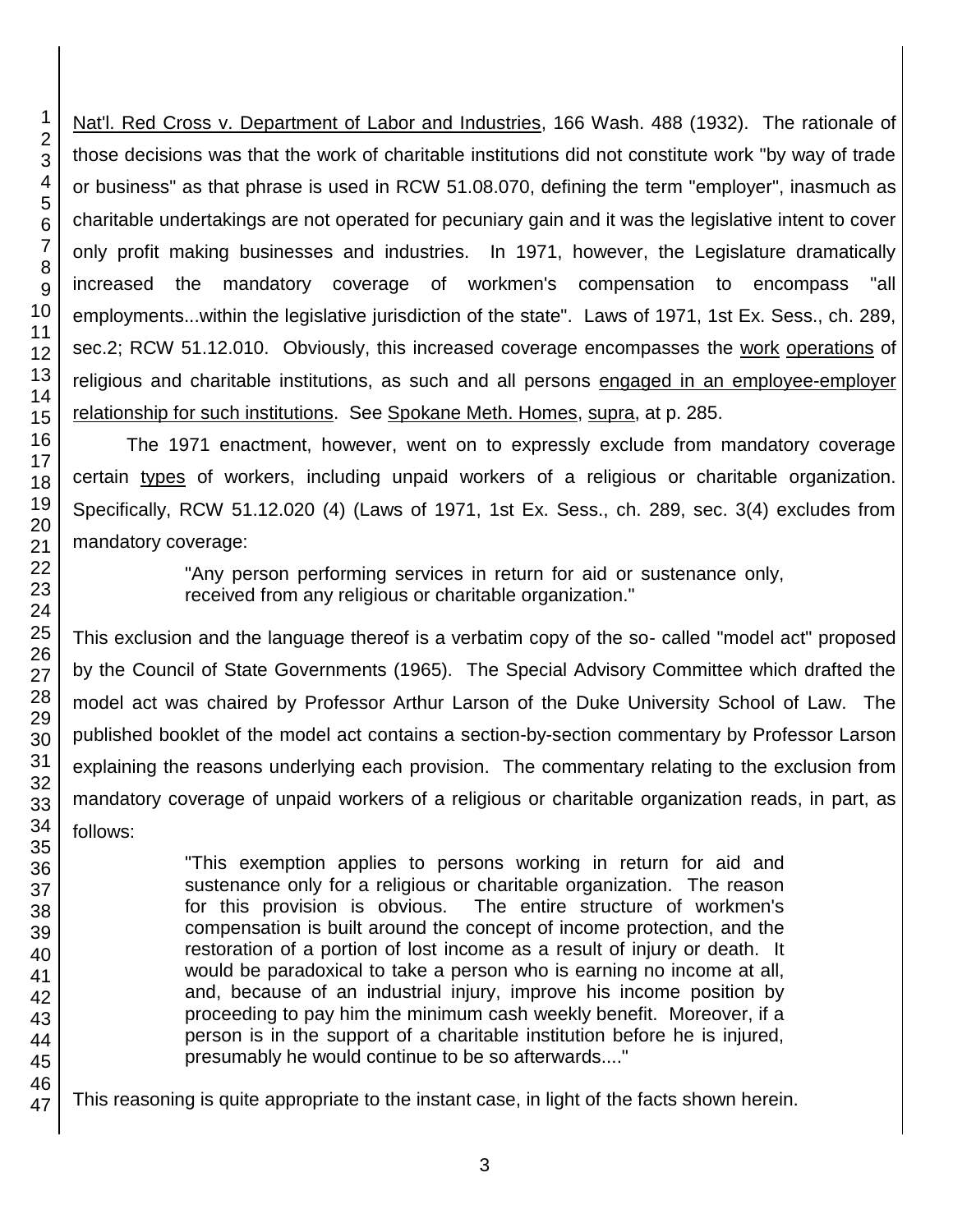The church members performing the tasks in question have no contractual understanding or relationship, express or implied, involving the rendition of work or services in return for compensation or remuneration for such services, whether in cash or in kind. There is no mutual agreement creating an employer-employee relationship. See Clausen v. Department of Labor and Industries, 15 Wn. 2d 62 (1942); and Fisher v. Seattle, 62 Wn. 2d 800 (1963). The work of the church members, such as tree-planting services involved here, is simply part of their gifts and commitment to the Church, and is in effect religious activity pursuant to one of the tenets of their religious faith. According to the testimony of the only witness herein, a minister for the Church, members are not kept on work projects based on their efficiency or skill in doing the tasks, but based on whether their religious mentors feel the activity is promoting their spiritual growth and witnessing of the gospel. The aid and sustenance received by the members, in the form of "in kind" supplying of the basic necessities of food, clothing, and shelter, is provided regardless of what kind of tasks they may be doing and regardless of whether or not they are working at all. This is simply not remuneration, wages, or income for services performed; and therefore we see no employeremployee relation within the contemplation of the mandatory coverage of the Act.

Further, it seems clear that the intent of RCW 51.12.020(4) is to exclude from coverage those persons performing services for a religious or charitable organization, who are simply receiving support or sustenance in kind from such organization. This, we must find, is the case here.

The statutory exclusion does not apply, of course, to persons working as employees for religious or charitable institutions. We recognize that many such institutions engage in diverse operations and enterprises, in which many people work and receive wages or remuneration for such work; and they are of course covered. It appears that this was the Department's original understanding of the factual situation here, for it was stated in its coverage decision of May 6, 1975 that the Act applies to "a person's means of livelihood that is derived by employment for an organization that is conducting a business entirely unrelated to the anticipated functions commonly known to be performed by a religious or charitable organization." This same understanding was expressed by Department's counsel in a brief filed herein, stating that "...'members' are dispatched in work crews to far-distant locations under the control of appellant to perform tasks totally unrelated to the maintenance of such an organization...."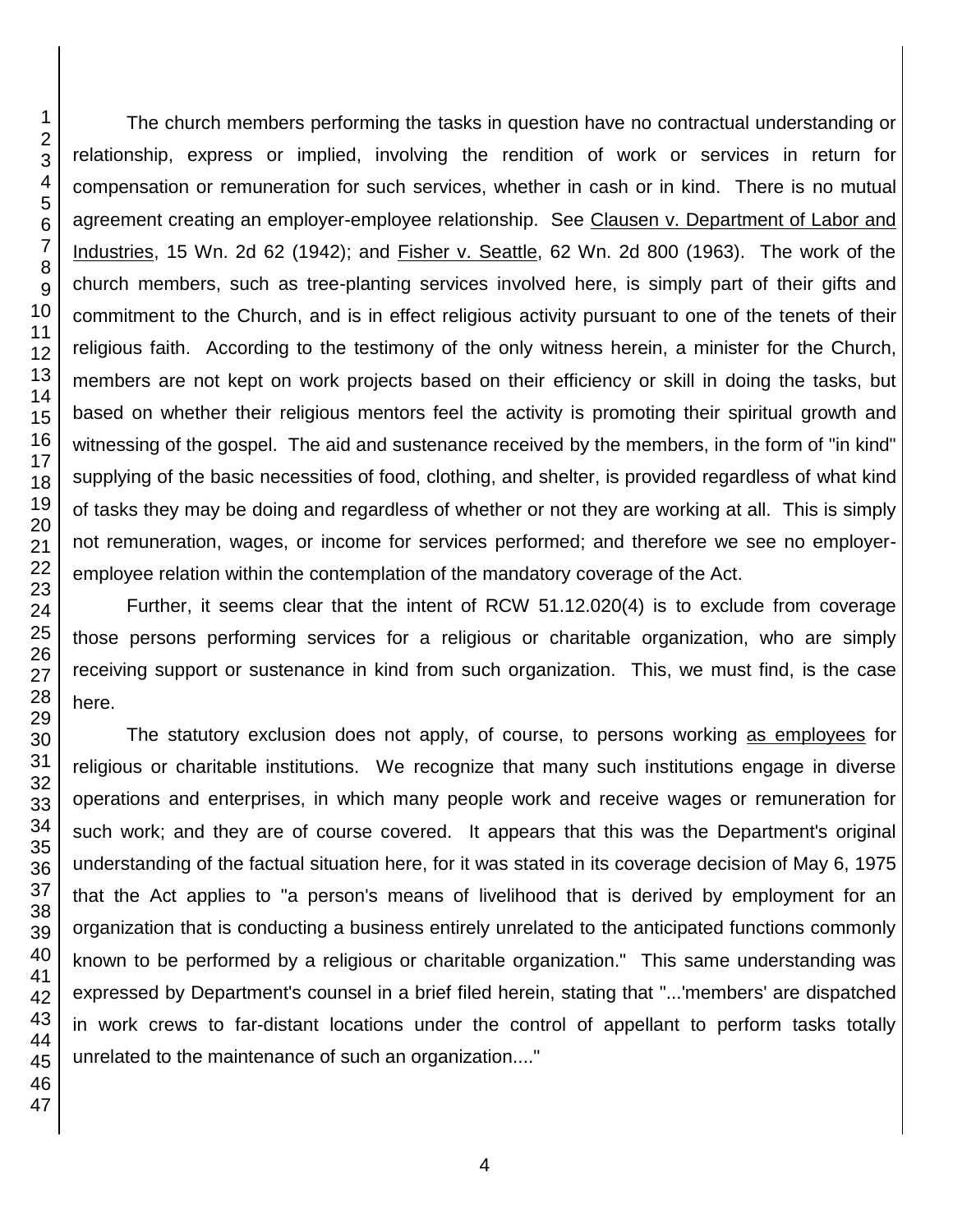We must conclude, however, that the Department had a misunderstanding of the factual situation. Based on all the evidence before us, the work projects and tasks done by the Church members are not employments and business operations unrelated to the Church's religious purpose; on the contrary, they are related to this Church's beliefs and part of the direct religious activity of this Church. The members have apparently committed themselves to an apostolic mode of communal religious living and are assigned to these work projects for purposes of spiritual growth and "witnessing" to their sincere views of gospel teachings. They feel no apparent need for a "means of livelihood" in the more conventional employer-employee context.

We are not unmindful of the possibility that profit-making arrangements or employment relationships may be set up under the guise of a religious or charitable organization, to attempt to avoid laws and regulations which normally govern such relationships. However, the factual evidence in this record is that the situation here is truly what it purports to be and not any disguised employment relationship. The Department's investigation of the matter presumably turned up nothing to the contrary, since no testimony was produced to rebut the evidence presented by the petitioner..

All told, we must conclude that the Department's determination, that the tree planting operations of Gospel Outreach fall within the mandatory coverage provisions of the Workmen's Compensation Act, is in error and must be reversed.

## **FINDINGS OF FACT**

Based upon the record, the Board makes the following findings:

- 1. By letter dated May 6, 1975, the Department of Labor and Industries advised Gospel Outreach of Humboldt County, California, that its tree planting operations in the State of Washington were under the mandatory coverage provisions of the Washington Workmen's Compensation Act, and that premiums would have to be paid on those persons working in these operations. On June 30, 1975, Gospel Outreach filed a notice of appeal to this Board, and on July 18, 1975, the Board issued an order granting the appeal.
- 2. Gospel Outreach is an ecclesiastical society which was formed for religious and charitable purposes, and is a church organization which has been granted an exempt status by the federal Internal Revenue Service as a charitable institution. Its members are associated together in an apostolic mode of communal religious living.
- 3. Gospel Outreach conducts certain tree planting operations in the State of Washington under the name "Living Waters Reforestation," pursuant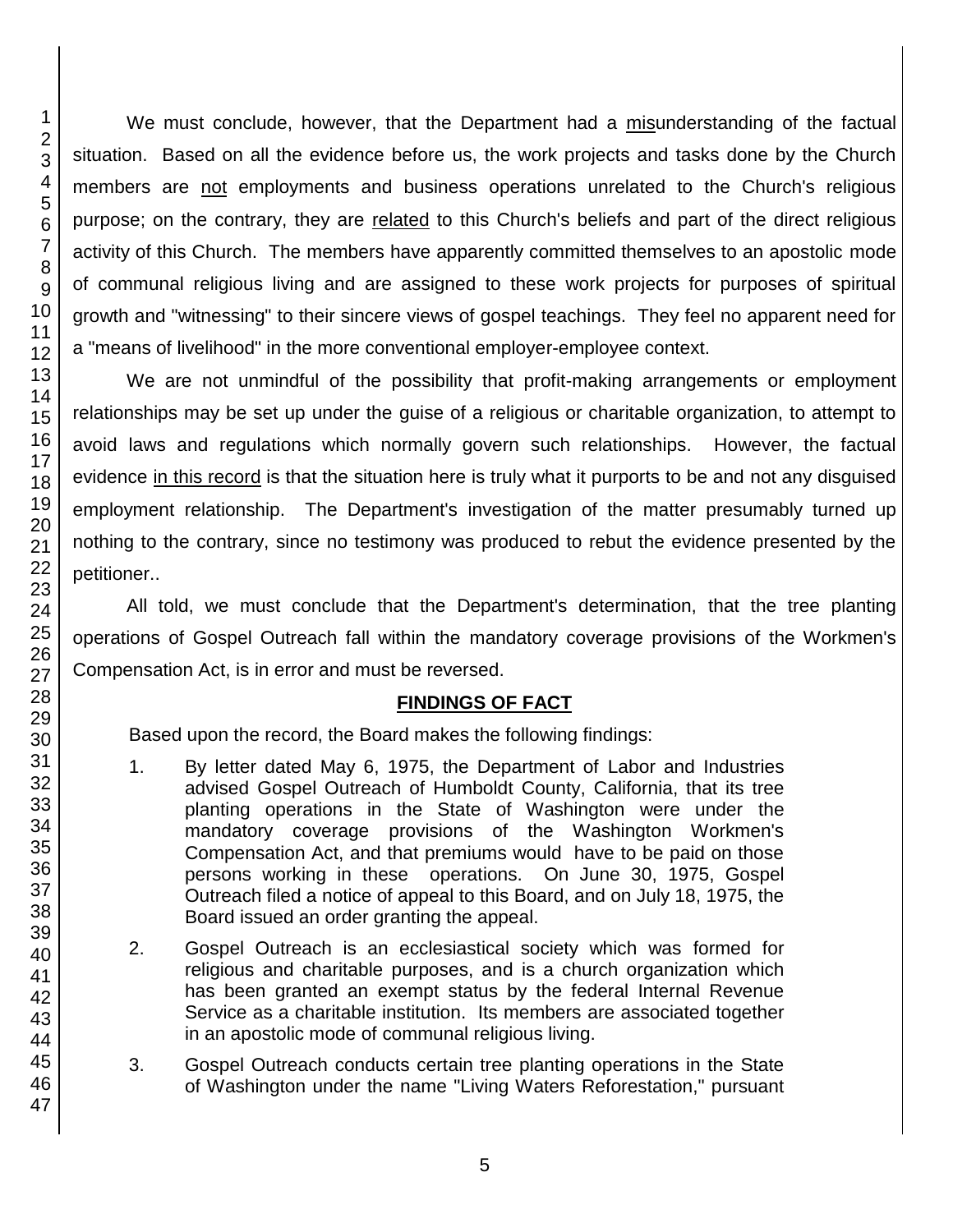to contracts with the federal government and some private forestproducts companies.

- 4. The work of tree planting is performed by church members only, who receive no wages or salary for such services, and said work is part of the members' spiritual activity pursuant to tenets of the Church's religious belief.
- 5. Each member of the Church is provided with essential necessities of life (food, clothing, medicine, shelter) and receives a weekly stipend of \$3 to \$10 for personal items. Those church members who do not work, for whatever reason, are provided with the same essentials of livelihood and level of support as those who do work.

#### **CONCLUSIONS OF LAW**

Based upon the foregoing findings, the Board makes the following conclusions:

- 1. The Board has jurisdiction of the parties and the subject matter of this appeal.
- 2. The members of Gospel Outreach engaged in tree planting operations in this state are not engaged in an employer-employee relationship, and fall within the exclusion prescribed by RCW 51.12.020(4), and are therefore not covered under the mandatory provisions of the Workmen's Compensation Act.
- 3. The Department's determination as set forth in its letter of May 6, 1975, to the effect that the tree planting operations of Gospel Outreach in this state fall under the mandatory coverage provisions of the Workmen's Compensation Act, is incorrect, and should be reversed.

It is so ORDERED.

Dated this 18th day of April, 1977.

BOARD OF INDUSTRIAL INSURANCE APPEALS

| /s/             |          |
|-----------------|----------|
| PHILLIP T. BORK | Chairman |

 $|S|$ 

WILLIAM C. JACOBS Member

## **DISSENTING OPINION**

The majority in their Decision and Order state that the issue in this appeal should be decided

by the interpretation given to RCW 51.12.020 - Employments excluded (4):

"Any person performing services in return for aid or sustenance only, received from any religious or charitable organization."